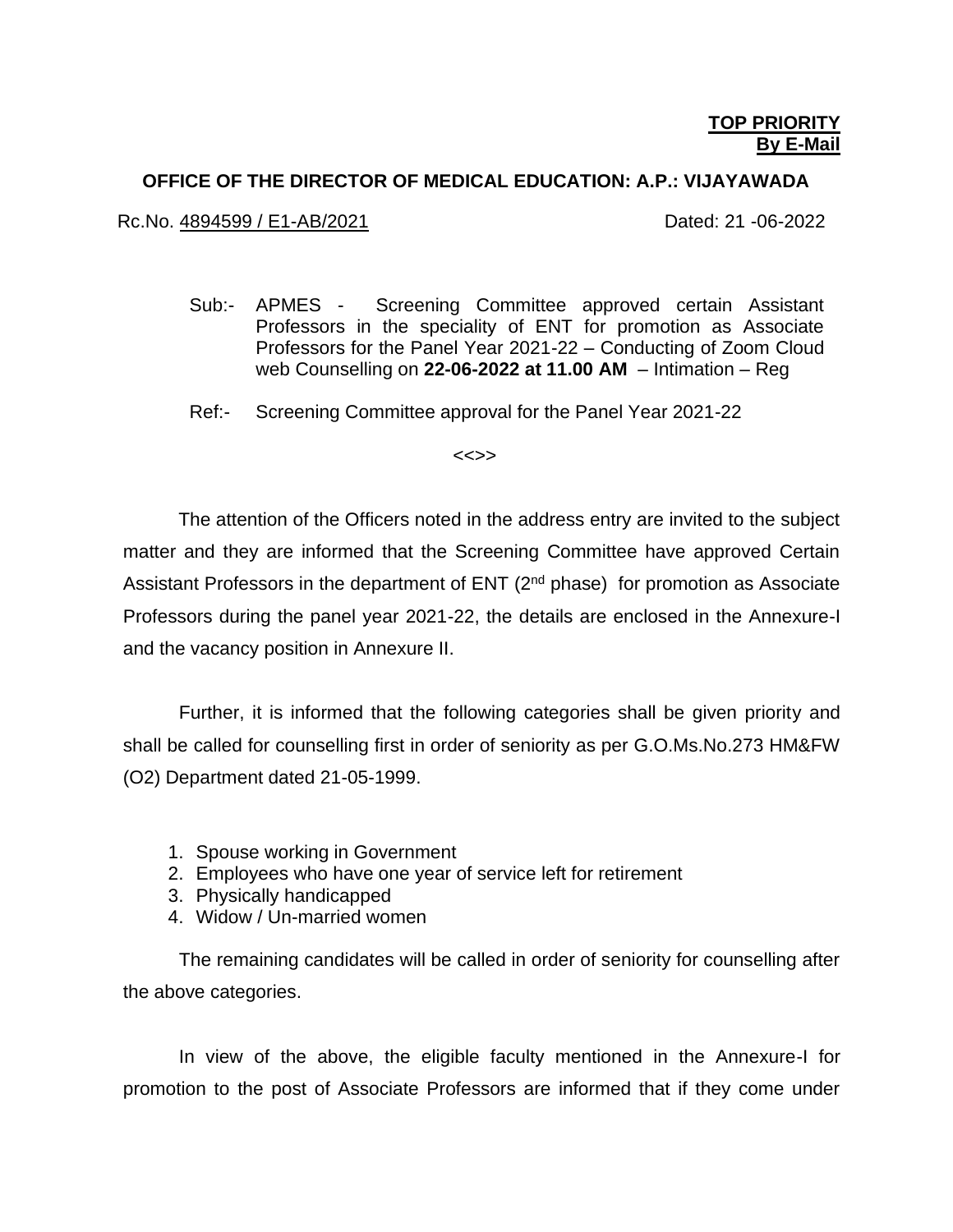any one of the categories mentioned above they have to mail with the supporting documents to the following email on or before 22-06-2022 by 10.00 AM without fail.

Director of Medical Education e- mail i.e. [dmegoap@gmail.com](mailto:dmegoap@gmail.com)

The officers noted in the address entry are further requested to inform the faculty who are listed in the Annexure, for attending the Zoom Conference at the Office / Chambers of the institutions concerned to opt their place of postings on promotion as Associate Professors **on 22 -06-2022 at 11.00 AM** onwards, and they have to follow the instructions given below:

# INSTRUCTIONS TO BE FOLLOWED TO PARTICIPATE IN THE ZOOM CONFERENCE:

- 1. Download the Zoom Cloud App from Play store and prepare to join the Zoom Conference in the concerned Principals / Superintendents offices.
- 2. Zoom Cloud meeting Link will be sent to the mobile number and email of the Principals of concerned Medical Colleges / Superintendents of Government Teaching Hospitals Ten (10) minutes before the commencement of the Zoom Counselling.

 Sd/- Dr M Rghavendra Rao Director of Medical Education

To

All the Principals of Government Medical Colleges in the State All the Superintendents of Government Teaching Hospitals in the State Copy to the CIO, O/o DME, A.P., Vijayawada with a request to keep this circular and Annexure in the DME web site.